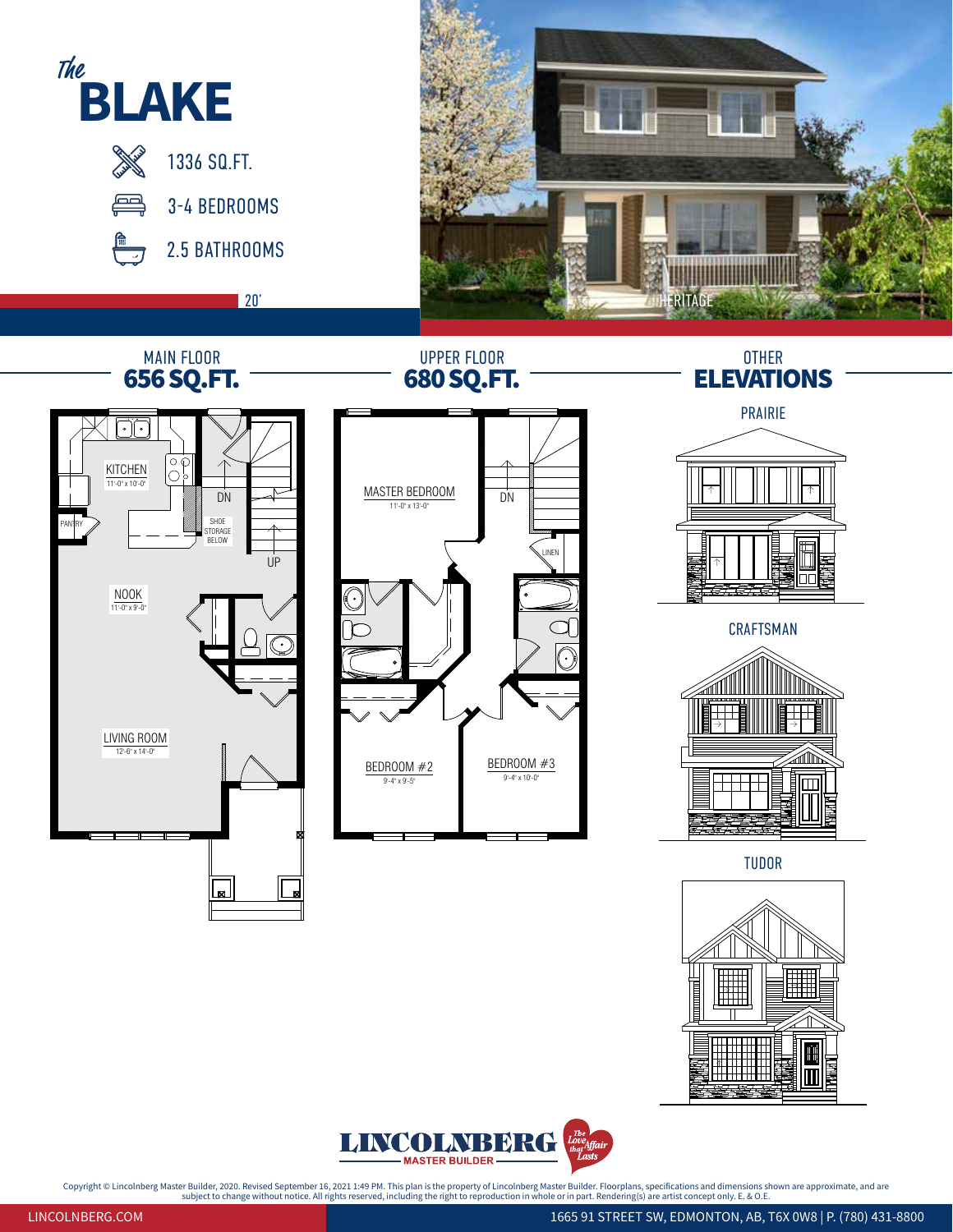## Blake OPTIONS





Copyright © Lincolnberg Master Builder, 2020. Revised September 16, 2021 1:49 PM. This plan is the property of Lincolnberg Master Builder. Floorplans, specifications and dimensions shown are approximate, and are<br>subject on